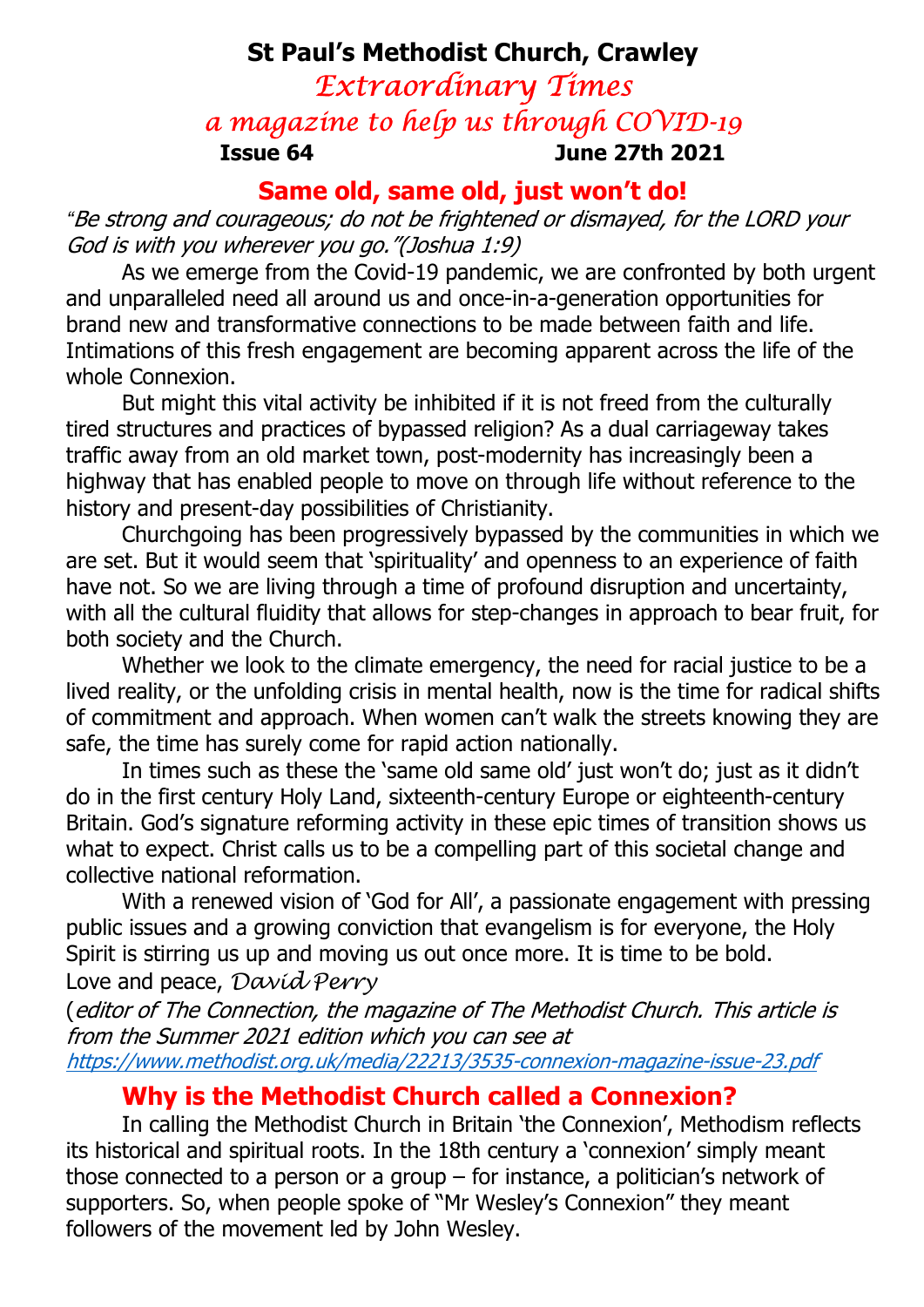## What's On

**Sunday 27<sup>th</sup>** 9:30am in the church spoken service with Mr John Starling 10:30am online worship with Mr John Starling

Sunday 4<sup>th</sup> July 10:30am back in church for worship and Holy Communion with Rev Ralph Ward. This service will be live-streamed on Facebook

**Find all online services** on St Paul's Facebook page and website home page

## For Kids and young people

Fridays 6-7pm Kids and Young People Friday Funday **Fridays 7pm** Young Peoples' Singing Group

## Good news about our services

Starting next Sunday, 4<sup>th</sup> July, the 9:30am spoken services will cease and we will return to having one service at 10:30am on Sundays in the sanctuary at St Paul's. This service will be live-streamed for those unable to attend. Songs will be pre-recorded and projected to the screen but the rules still prohibit congregational singing. We'll continue to sing together after the service outside the building until the rules allow us to sing inside.

 The first of these 10:30 services will be conducted by Rev Ralph Ward, who will be newly returned from his sabbatical leave, and it will include Holy Communion. Sadly, it will be Ralph's last morning service with us before he moves to his new appointment in Cornwall.

 As we must still limit attendance, if you intend coming, please let us know by email to ask.stpauls@gmail.com, or by phoning Joyce Jordan or Carol Ofield.

## In your prayers

**Pray for** this year's Methodist Conference, meeting online and at the National Conference Centre in Birmingham, from Thursday 24 June to Thursday 1 July. The agenda covers crucial aspects of the mission and ministry of the Church and key decisions will be made in the areas of marriage and relationships; equality, diversity and inclusion (EDI); and oversight and trusteeship. Conference will formally elect the Revd Sonia Hicks as President and Barbara Easton as Vice-President, who begin their year of office on 26 June.

**Pray for** all who will be ordained as presbyters in The Methodist Church during this year's Conference. Thank God for their commitment and ask for his blessing on their future ministry.

**Pray for** Rev Ralph as he returns to circuit duties after his 3-month sabbatical leave. Pray that he brings new strength and vision to St Paul's and Trinity churches in his remaining few weeks with us before he and Adele move to Cornwall.

**Continue in prayer for** all affected by the present rise in Covid cases due to the Delta variant, for those who are ill and for all medical and care workers.

**Continue to pray for** Lyn and Richard and for all others you know who need prayers at this time.

Send your prayer requests to ask.stpauls@gmail.com Permission must be received from a person before their name is put on the Church prayer list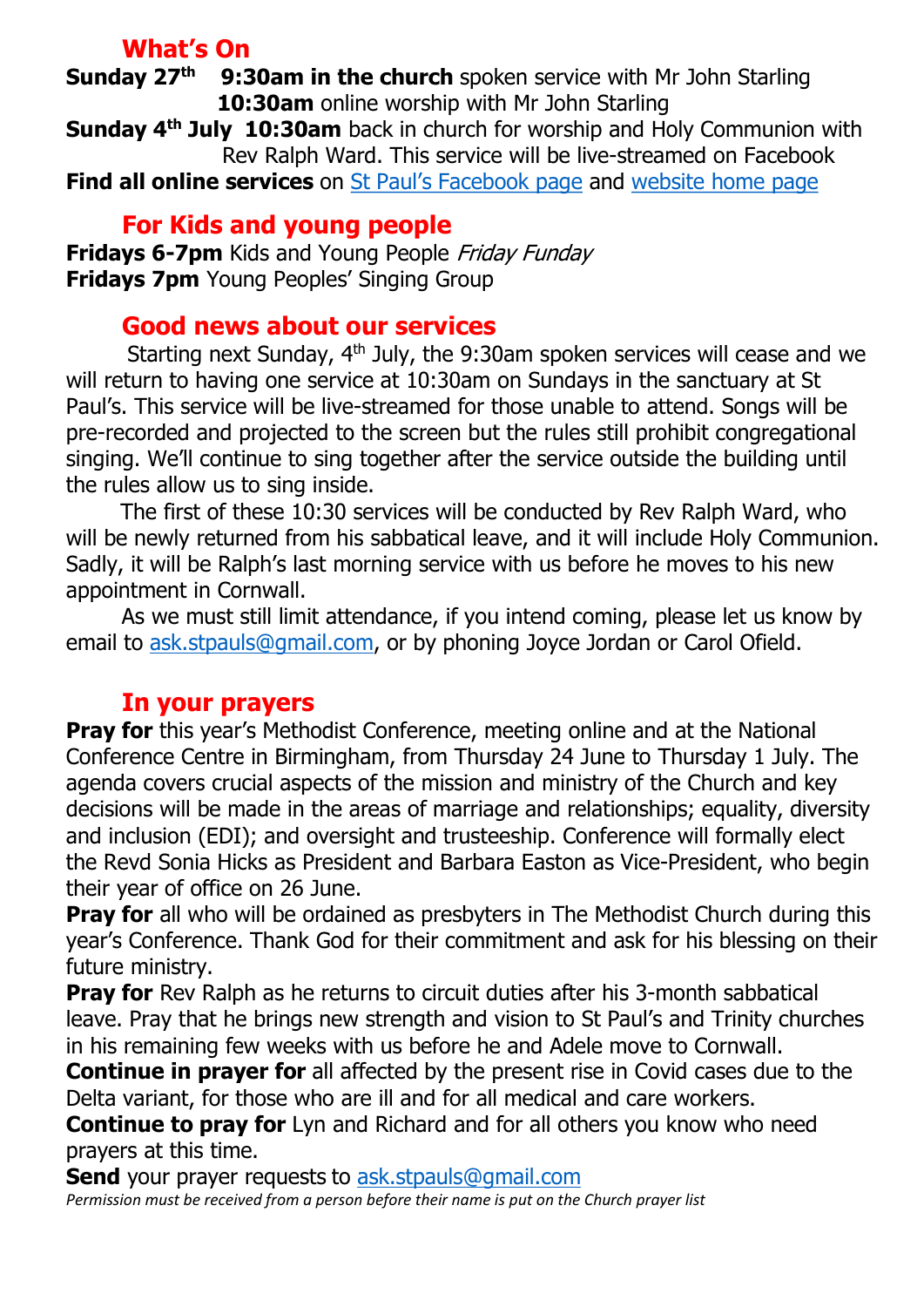## Have you visited Friday Funday?

 Our children and young people get together from 6-7pm on Fridays for half an hour of Bible teaching and related activities followed by half an hour of play and socialising. They could do with a few more helpers, so do drop in any Friday evening, see what's going on and consider whether you might offer your help.

#### Young Christians' Relay to COP26

Young Christians are walking in relay from Cornwall to Glasgow. One young Methodist, Rachel Mander, explains the background to the initiative, its aims and how they are getting on a couple of weeks into their journey.

Just after the G7 in Cornwall, we set out to walk all the way to another set of talks - the international climate negotiations, COP26, being held in Glasgow in November. We're walking as an act of faith, hope and love. We have lots of days which we still don't have any offers of accommodation for, and where the route isn't finalised. Already though, we have seen provision. A beautiful send-out service from Truro Cathedral, offers to meet a mayor, accommodation with views of a sunset over the harbour, rope swings over rivers, and a WhatsApp group with people praying for the journey.

 We're walking because at the moment, many countries are being pushed further into debt because of the impacts of climate change. The existing international commitments to provide financial support to the countries most vulnerable to climate change, are being broken by our own government.

 We want to pressure the UK government to prepare for COP26. As a global financial player, we should be reversing the recent cuts to aid, delivering on existing climate finance, and ensuring that no country gets pushed into debt because of climate change (the technical part of the UN negotiations for this is ensuring provision for a loss and damage financial mechanism).



 A boat is accompanying us on our journey, with sails made from material from around the world. It's part of our acknowledgement that "We are in the same storm, but not the same boat" - just like we have seen with the Covid-19 pandemic. As young Christians organising this Relay, we know that the story of our adult lives will be witnessing the effects of climate change, which will hit our neighbours around the world first and foremost.

 Many churches around the world have been calling for climate action for decades. A 2004 World Council of Churches statement calls "on our sisters and brothers in Christ throughout the world to act in solidarity with us to reduce the causes of human-induced climate change… and to pay for the costs of adaptation to anticipated the impacts". I personally was just 7 years old when this call was issued. In faith, we ask churches in the UK to respond by joining us in this Relay to COP26.

 We have over 100 days of walking ahead of us, and events in 10 major cities across the UK. We would love you to join us: walk with us, host us in church halls, hold Climate Sunday services as we pass through, campaign with us to ask the UK government to act to ensure no country gets pushed into debt because of climate change. Rachel Mander